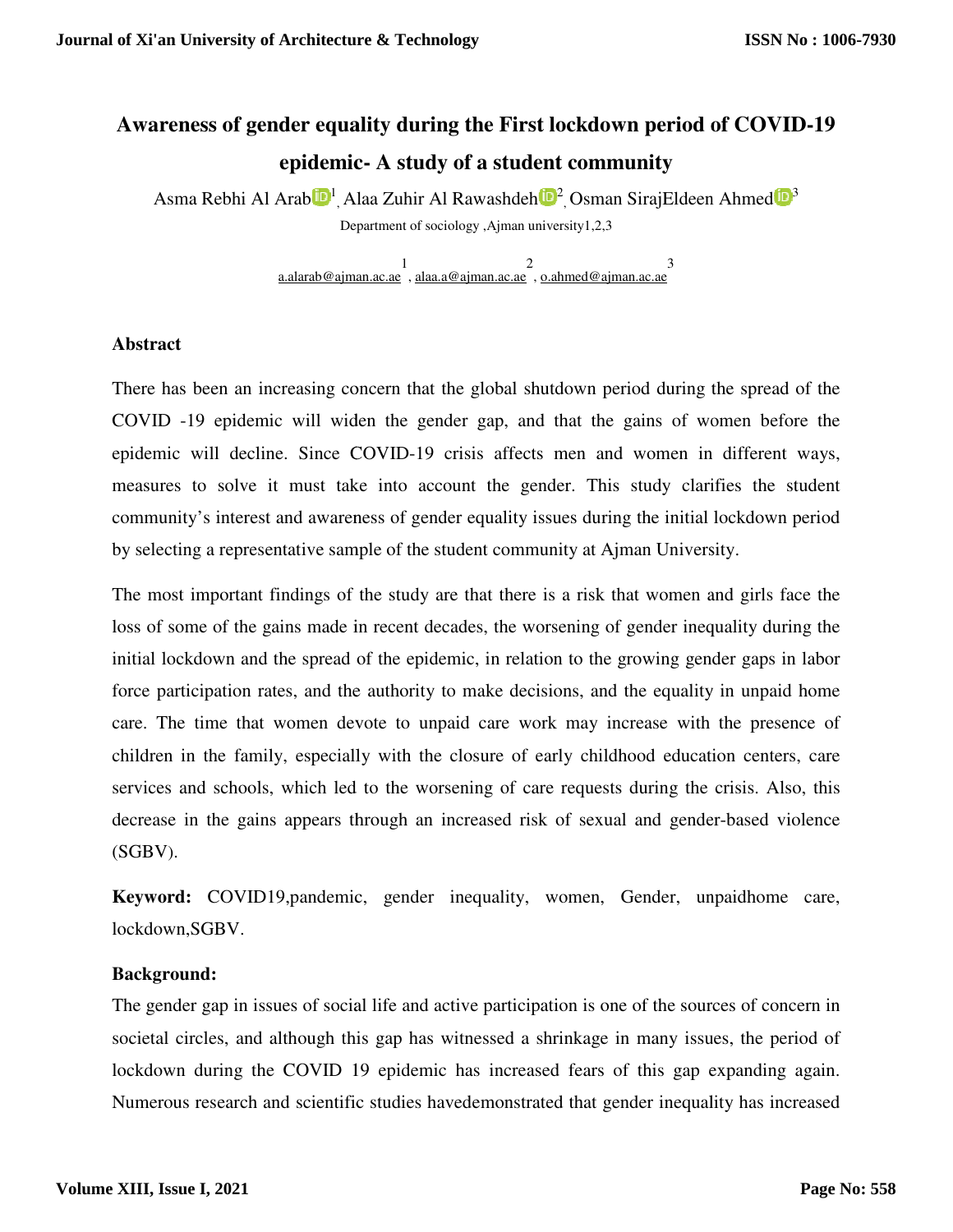in frequency during the lockdown period in the first wave of the epidemic and the threat to women has become a source of concern. [1,2].

There are many gains that women have achieved that have become threatened by the danger after the spread of the COVID 19 epidemic, and this represents a new societal challenge. During the first shock of the COVID 19 epidemic, societies were preoccupied with the health side and how to prevent the disease, especially in lightof the precautionary measures taken by central governments that emphasize social and physical distancing; these measures have negatively affected the status of women in society in the areas of work, home care and violence. In a report of the International Labor Organization on 6/30/2020, it indicated to reduction of gender gaps in labor force participation rates, and against thebackground of gender inequality in the labor market, the crisis disproportionately affects women workers in four main waysFirstly, the harm that has occurred on a large percentage of women working in the service sector that has been severely affected [3].Secondly, women homemade workers are highly vulnerable to lockdown measures taken by governments and according to ILO estimates, as of June, it was 55 million, or 72.3.percent, of home workers worldwide were at high risk of loss their jobs and incomes as a result of the lockdown and the lack of effective Social Security coverage. The majority - about 37 million - ofthose home workers at risk are women, moreover, home workers are often immigrants, which leads to exacerbate their vulnerability due to lack of social protection in destination countries, and also by the fact that they are unable to return to their countries due to lockdown measures and travel bans. [4,5], thirdly, the vast majority of workers in the health sector and social work are women. Globally, women represent more than 70 percent of those working in the field health and social work sectors, especially those who deal with COVID-19 patients, are exposed to harsh (and sometimes dangerous working conditions), which exposes them to a higher risk of infection and transmission, especially in low- and middle-income countries. Fourthly, the disproportionate impact of the unequal distribution of increased care demands on women. The closure of early childhoodeducation centers, care services, and schools, along with the unavailability of older relatives to provide support, exacerbated demands for care during the crisis. Early and with the beginning of the outbreak, researches such as Carlson, Petts, and Pepin[6] indicated that COVID-19 exacerbates and reduces gender inequality in the division of labor between heterosexual couples with children at home. As was the case before the pandemic, mothers bear primary responsibility for housework and childcare in most families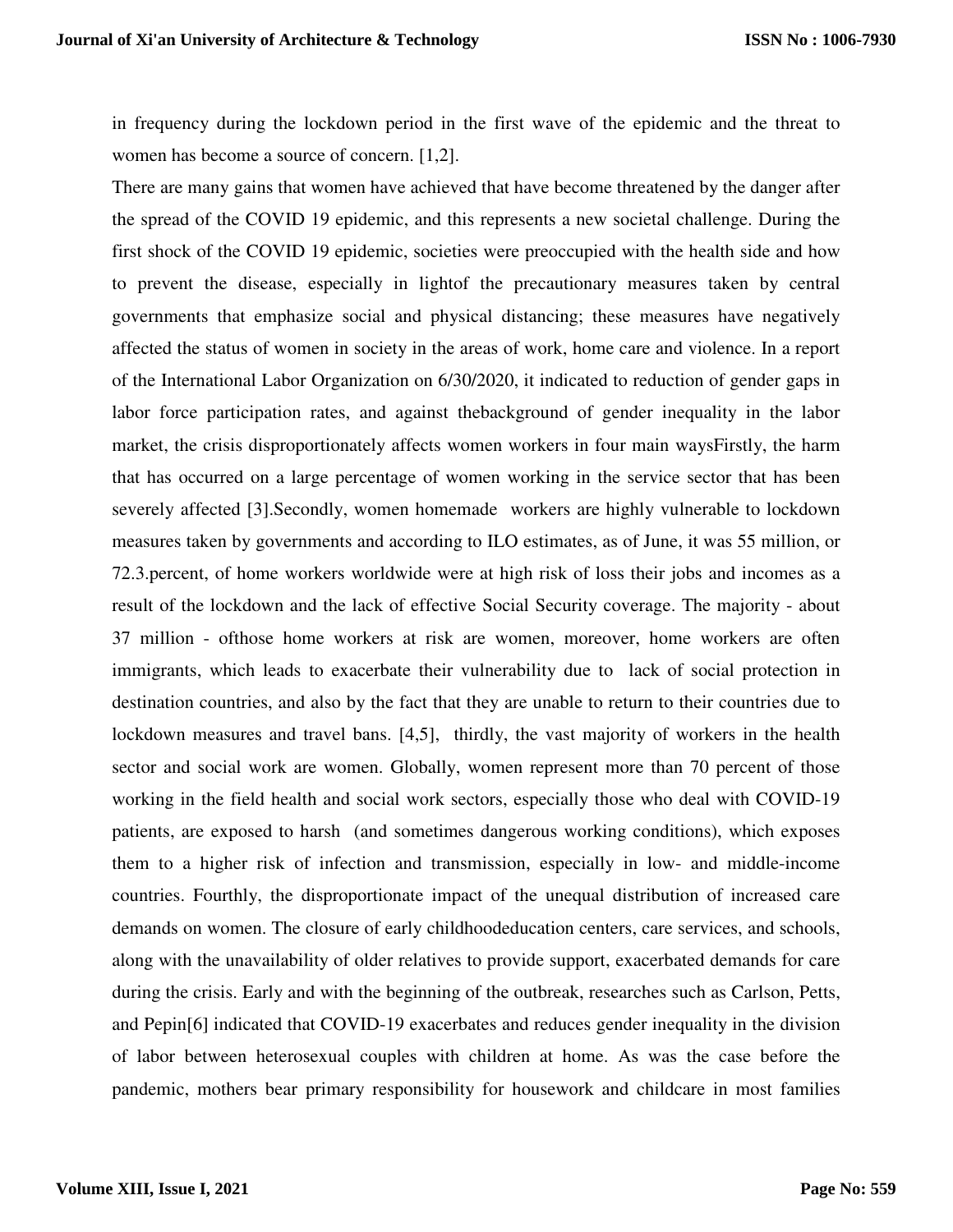during this time. For mothers who do most of the housework, many report that their time on this job has increaseddue to the addition of homeschooling responsibilities[7,8].It is certain that the closure of schools and nurseries resulted in an increased women in home educational careWomen have been doing the greater share, but overall, the gender childcare gap[9,10].

In a European online survey, 10.6 percent of women reported that during the crisis, family responsibilities prevented them from devoting the required time to their jobs [11]

These disproportionate impacts on women could slow some gains in gender equality in the labor market and exacerbate inequalities, such as Christian S. Czymara[12], indicated that there is a critical indicator of increasing gender inequality in the cognitive and physical dimension of work during the COVID- 19pandemic in Germany.

Among the things that causes concern during the period of the first lockdown measures imposed by governments around the world, the request of many women to stay at home and isolate in a place that is supposed to be safe, but many families are not ready to provide this safety for women and girls, with the increase of economic and social pressure caused by isolation measures, financial difficulties in the family, and an increase in gender-based violence, as many women are in custody with those who abuse them, another form of the impact of the crisis on gender equality appears in the digital gender gap as a result of school closures due to inequality in access to the Internet and technologies[13], Despite the widening digital divide in the use of technology and computer resources before COVID-19, it is expected to widen further.[14]

Another dimension of the gender gap demonstrated by the crisis isreflected in the disproportionate contribution of women in COVID-19 researches. The lockdowns imposed around the world due to thepandemic have made many researchers work from home and face competing demands from parenting, home education, and other caring duties. These roles are mostly undertaken by women, especially in countries with high rates of gender inequality. The representationof women in research in general, and specifically in the Covid-19 study, may be disproportionately affected by lockdown measures.

Underrepresentation of female researchers tends to create underrepresentation of women-related issues in research, which may create important gaps in our understanding of COVID-19 [15]. Anecdotal evidences indicate that conflicts between work family, whichimpede the career progression of members of the staff, has been exacerbated during the Corona epidemic because the responsibilities of women for caring both their families and students increase under the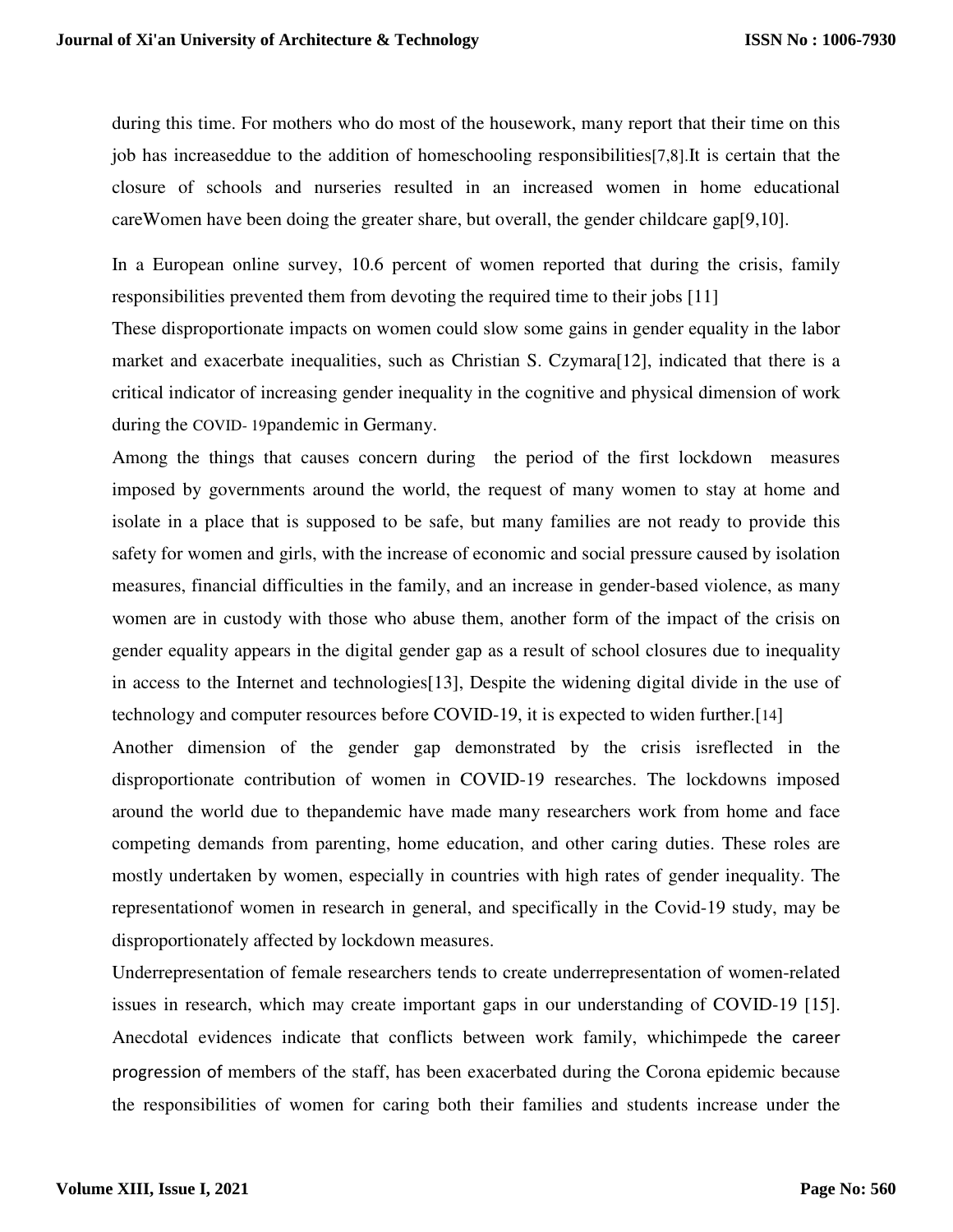emotional stress of the epidemic [16,17,18], and long-standing evidence shows that women perform much more housework and care work than men including academic families [19,20,21,22].

Gender disparities in academic work require universities to take into account how their assessment systems can consider gender inequalities in the distribution of work that negatively affect academic women, especially those who care for young children, the elderly and other dependents with special needs [23].

## **Research problem**

There is an increasing concern about the situation of women during the lockdown period of the first wave of COVID-19.These closings forced a large number of women to stay at home in fragile family situations, especially in the third world countries, bearing in mind that the first epidemic wave represents a global societal shock phase. This concern raisesa set of questions, the most important of which is: Will the gender gap increase?Will the gains made by women before COVID-19 be reversed?

Here, we are working to understand how the student community views gender equality issues during the first stage of the Corona epidemic. This is done by measuring students' awareness of gender issues in general and gender issues during the outbreak. To determine this, the researchers prepared a set of inductive indicators related to gender equality issues.

## **Methodology:**

The study relied on selecting a sample of the student community at Ajman University, 362 students out of a 6,042 students, the total number of students, according to Yamani mathematical equation<sub>n</sub> =  $N/(1 + Ne \wedge 2)$ . The information was collected through an online questionnaire from March to April 2020.The questionnaire was formulated according to systematic procedures on the Likert trio model, and procedures were reviewed and approved by the University's Research Ethics Committee (REC).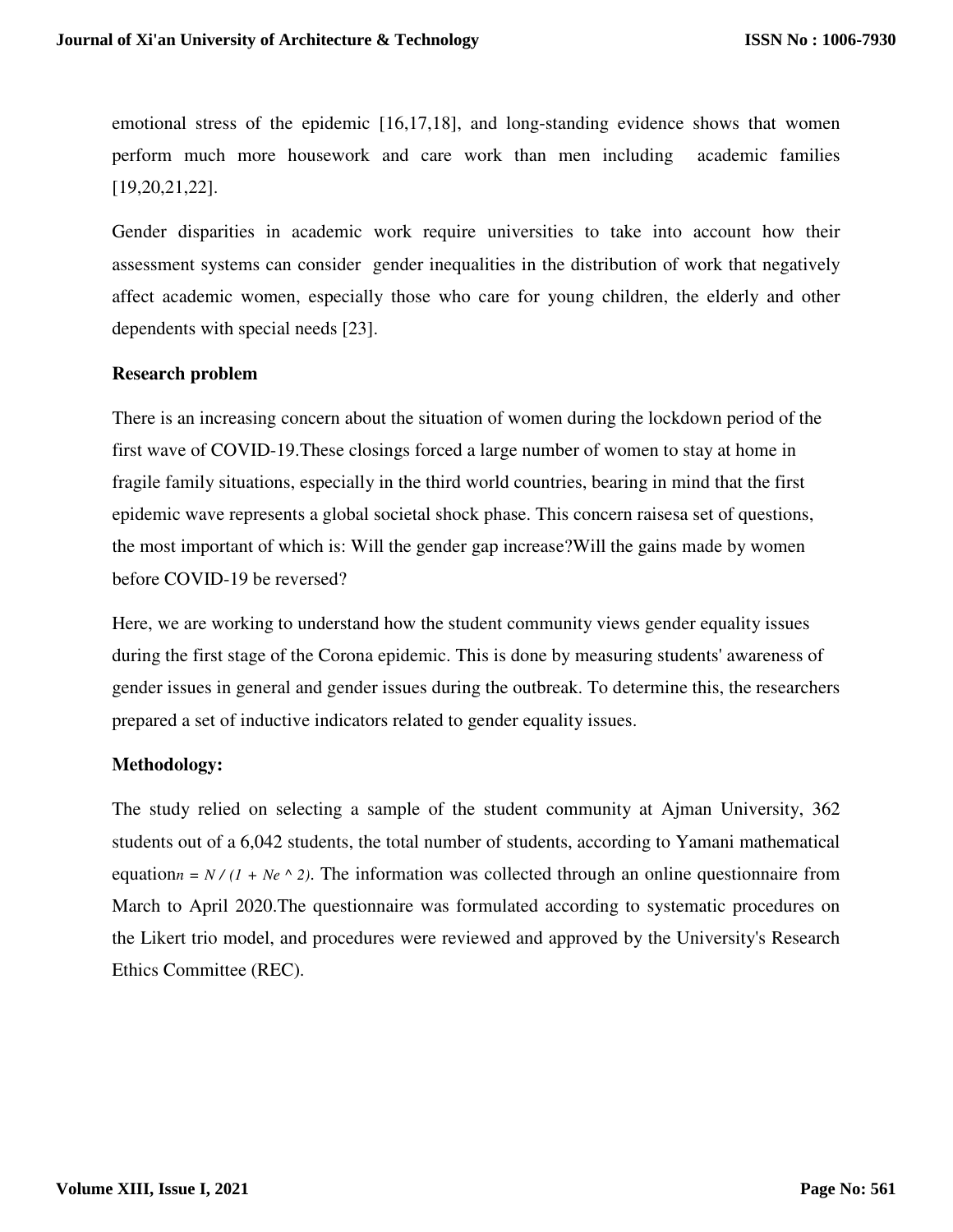## **General Awareness of University Students about Gender Issues:**

It is noticed through the study that was conducted on the student community at Ajman University that there is an overall awareness of acquired gender equality issues. This is confirmed by the data in Table 1

| No.            | <b>Topic</b>                               | <b>SMA</b> | Standard  |                |
|----------------|--------------------------------------------|------------|-----------|----------------|
|                |                                            |            | Deviation | Seq.           |
|                |                                            |            |           |                |
| 1              |                                            | 1.887      | 0.556     | $\overline{4}$ |
|                | Gender equality at work                    |            |           |                |
| $\overline{2}$ | Gender equality in the scientific field    | 1.374      |           | $\mathbf{1}$   |
|                |                                            |            | 0.665     |                |
| 3              | Gender in Health and Life                  | 2.026      | 0.574     | 5              |
|                |                                            |            |           |                |
| $\overline{4}$ | Gender equality in political participation | 1.856      | 0.594     | 3              |
| 5              | Gender equality in economic empowerment    | 1.768      |           | 5              |
|                |                                            |            | 0.508     |                |
| Total          |                                            | 1.781      | 0.579     | Very           |
|                |                                            |            |           | high           |
|                |                                            |            |           |                |

 **Table No. 1: Student Community Awareness of Acquired Gender Equality Indicators**

Table No. 1 data, which includes (5) indicators of acquired rights for women before COVID-19, shows that the student community is aware of the importance of gender equality, as the arithmetic averages of the responses ranged between (2.026 -1.374 )

In general, the general arithmetic average of the respondents' responses on all topics was (1.781). This indicates their approval, which means that there is a high degree of youth awareness of gender equality indicators. The level of awareness of gender equality indicators in the field of education came in the first place, the second place was the level of awareness of indicators of achieving gender equality in the field of economic empowerment, and the third place was the level of awareness of indicators of achieving gender equality in the political field, the fourth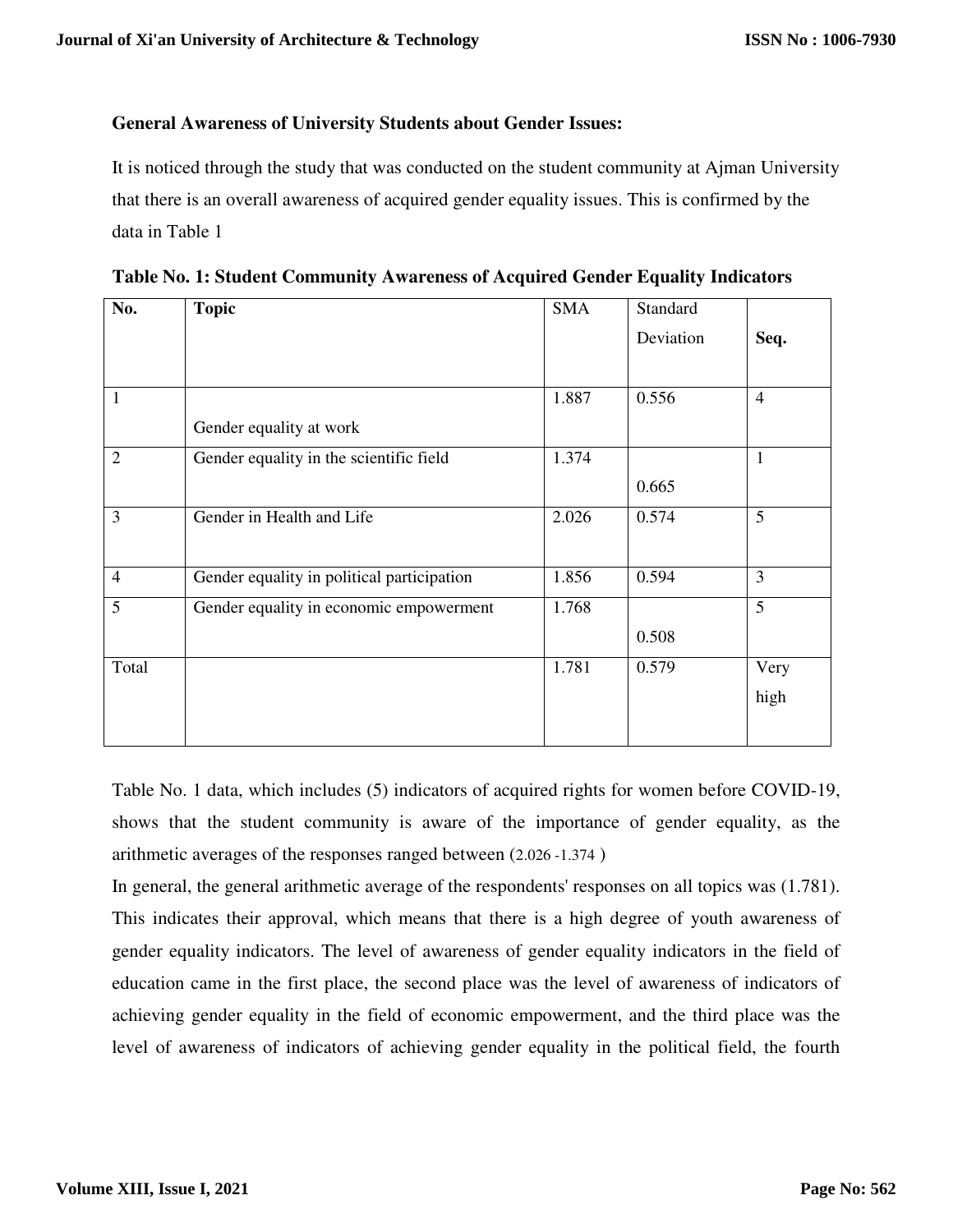place was the level of awareness at work, and in the fifth and last place was the level of awareness of indicators of achieving gender equality in health and life.

This is consistent with what Sutten's[24] in which she argued that the gender equality perspective should be taken into account when developing strategies. It also agrees with what the Brumfield [25] study emphasized on the need to develop laws and legislations to empower women socially, and it also agrees with Worthington's,[26] mechanism, which indicated that women in Islamic societies, such as: Indonesia, Kazakhstan and the United Arab Emirates, have raised their level in gender issues and more in the economic, educational, health and political participation fields.In sum, mainstream of gender issues and development in the 1990s was linked to the cultural change issues of globalization, as the gender and development perspective in all stages of its development remained equally deeply intertwined with the cultural and political contexts shape women's possibilities for social advancement[27].

## **Gender equality during the COVID-19 epidemic:**

Some previous experiences related to the outbreak of epidemics and diseases indicated that there are adverse consequences associated with problems of gender equality and that women, and the evidence, and girls are exposed to a real risk as a result of outbreaks of these diseases from past epidemics shows that inequalities between women and girls, and discrimination against other marginalized groups, are getting worse at these times. [28, 29, 30].

And if we are still in a need for accurate and reliable data disaggregated by sex for the decrease, in gender equality during the initial lockdownCOVID- 19.

 However, all expectations indicate that there will be a decline in the achievements of gender equality before the spread of COVID- 19, and therefore there are many issues that must be addressed regarding the status of women during the initiallockdown period.

In this part of the research we will refer to a number of indicators through which we measure theawareness of university community students about gender equalityduring the initial lockdown period, as shownby the data of Table 2

Table No 2 university community students'awareness of diminishing gains in gender equalityduringlockdown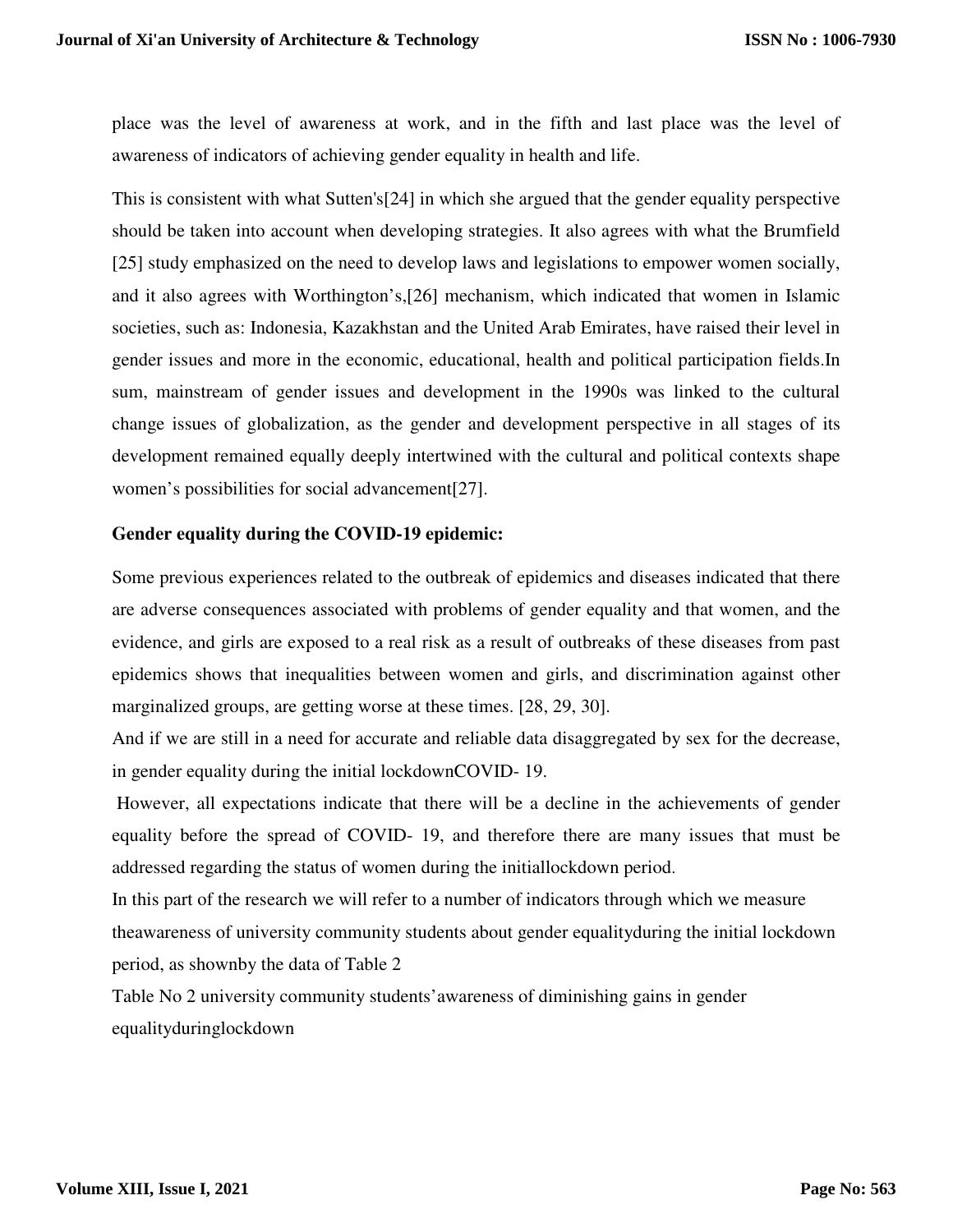|                |                                                                                                                        | <b>Response</b> |                                       |                                   |     |                                     |    |                                        |                |                                                    |                         |            |                                     |              |
|----------------|------------------------------------------------------------------------------------------------------------------------|-----------------|---------------------------------------|-----------------------------------|-----|-------------------------------------|----|----------------------------------------|----------------|----------------------------------------------------|-------------------------|------------|-------------------------------------|--------------|
| No.            | <b>Ferries</b>                                                                                                         | $\%$            | <b>Strongly</b><br>agree<br>${\bf N}$ | <b>Agree</b><br>$\%$<br>${\bf N}$ |     | <b>Neutral</b><br>$\%$<br>${\bf N}$ |    | <b>Disagree</b><br>$\%$<br>$\mathbf N$ |                | <b>Strongly</b><br>disagree<br>$\%$<br>$\mathbf N$ |                         | <b>SMA</b> | <b>Standard</b><br><b>Deviation</b> | Seq.         |
|                |                                                                                                                        |                 |                                       |                                   |     |                                     |    |                                        |                |                                                    |                         |            | 0.782                               |              |
| $\mathbf{1}$   | Decision-making<br>bower for women<br>diminishes during<br>outbreak                                                    | 39.22           | 142                                   | 53.59                             | 194 | 5.80                                | 21 | 0.55                                   | $\overline{2}$ | 0.82                                               | $\mathbf{3}$            | 2.629      |                                     | $\mathbf{1}$ |
| $\overline{2}$ | Familyresponsibil<br>ities<br>prevented<br>women from<br>dedicating needed<br>time to their jobs                       | $\bf{0}$        | $\bf{0}$                              | 61.60                             | 223 | 22.92                               | 83 | 3.86                                   | 14             | 10.49                                              | 38                      | 2.356      | 0.785                               | 2            |
| $\overline{3}$ | The representation<br>of women in<br>scientific research<br>has been affected                                          | 17.5            | 63                                    | 43.92                             | 159 | 26.24                               | 95 | 9.94                                   | 36             | 1.93                                               | $\overline{7}$          | 1.867      | 0.642                               | $\tau$       |
| $\overline{4}$ | Increasing the<br>burden of free home<br>care services for<br>women                                                    | 37.01           | 134                                   | 44.75                             | 162 | 13.81                               | 50 | 3.31                                   | 12             | 1.10                                               | $\overline{\mathbf{4}}$ | 1.928      | 0.502                               | 5            |
| 5              | The sexual and<br>reproductive health<br>needs of female<br>health workers have<br>decreased                           | 24.86           | 90                                    | 56.35                             | 204 | 13.25                               | 48 | 4.69                                   | 17             | 0.82                                               | 3                       | 2.002      | 0.501                               | 4            |
| 6              | Women's<br>participation in the<br>workforce has<br>decreased                                                          | 17.5            | 98                                    | 43.92                             | 159 | 26.24                               | 95 | 9.94                                   | 36             | 1.93                                               | $\overline{7}$          | 1.679      | 0.619                               | $\,8\,$      |
| $\overline{7}$ | Women working in<br>the field of health<br>and social care are<br>more susceptible to<br>infection with the<br>disease | 33.14           | 120                                   | 49.44                             |     | 179 11.04                           | 40 | 4.97                                   | 18             | 1.38                                               | 5                       | 1.919      | 0.609                               | 6            |
| $\, 8$         | Staying home and<br>defenseless puts the<br>safety of women                                                            | 21.54           | ${\bf 78}$                            | 51.10                             | 185 | 18.78                               | 68 | 7.45                                   | $\bf 27$       | 1.10                                               | $\overline{\mathbf{4}}$ | 2.154      | 0.655                               | 3            |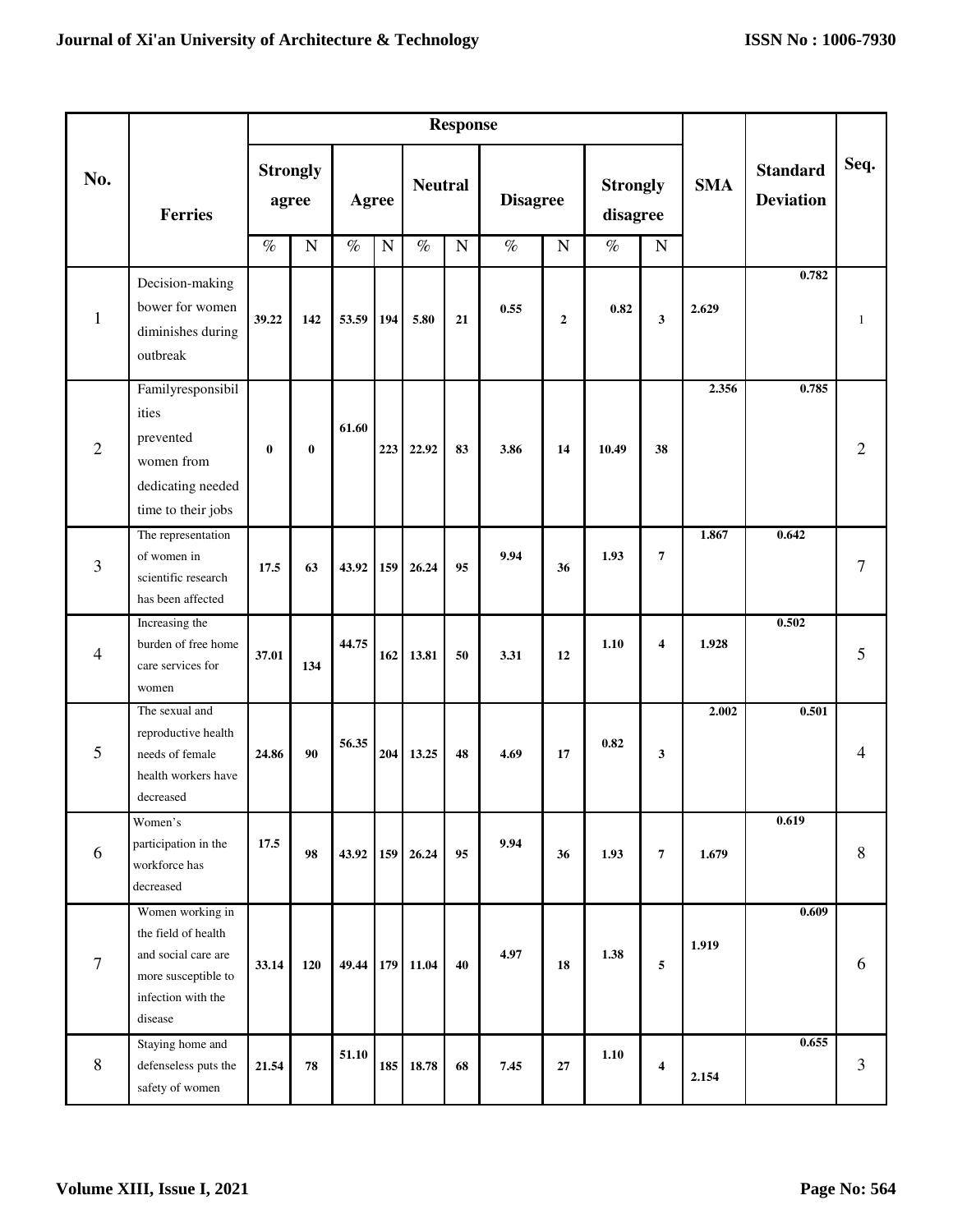| and girls at risk                    |       |  |  |  |  |  |  |  |  |  |  |  |  |
|--------------------------------------|-------|--|--|--|--|--|--|--|--|--|--|--|--|
| <b>General arithmetic</b><br>mean    | 2.026 |  |  |  |  |  |  |  |  |  |  |  |  |
| <b>General standard</b><br>deviation | 0.574 |  |  |  |  |  |  |  |  |  |  |  |  |

Data table number (2) Note where arithmetic means of responses the student community on the indicators of diminishing gender equality gains during the closure period of the first wave of COVID-19 epidemic vary (2.629, 1.679), which are averages It indicates a high degree of awareness of the university student community that there is a diminution in the gains women gained before the outbreak in general average arithmetic for awareness with indicators backing down in an equal between the sexes during the disease outbreak (2.026 ) standard deviation (0.574), This indicates the students ' awareness of the threats and risks of the COVID-19epidemic for women and girls, Which, in order, are: Leak in decision-making power for women during an , outbreak , family responsibilities prevented women from devoting the required time to their jobs staying home and defenseless puts the safety of women and girls at risk, the sexual and reproductive health needs of female health workers have decreased. Increasing the burden of free home care services for women, women working in the field of health and social care are more susceptible to infection with the disease. Female participation in the workforce has decreased.

### **Conclusion:**

We must be more in the figures careful related to university students 'awareness of indicators of diminishing gender equality gains due to the fact that the data collected from students were in the initial lockdown phase, which can be called the trauma phase. This period we cannot trust many of the effects data other than the health of the COVID-19 epidemic, because the focus was focused on protection from infection and health care, another aspect that makes us be careful in the results of the study, which is the emotional, and societal disturbances and mental perceptions of the disease in the study community, because of the fear broadcast by the media, especially those that were coming from Wuhan and Italy.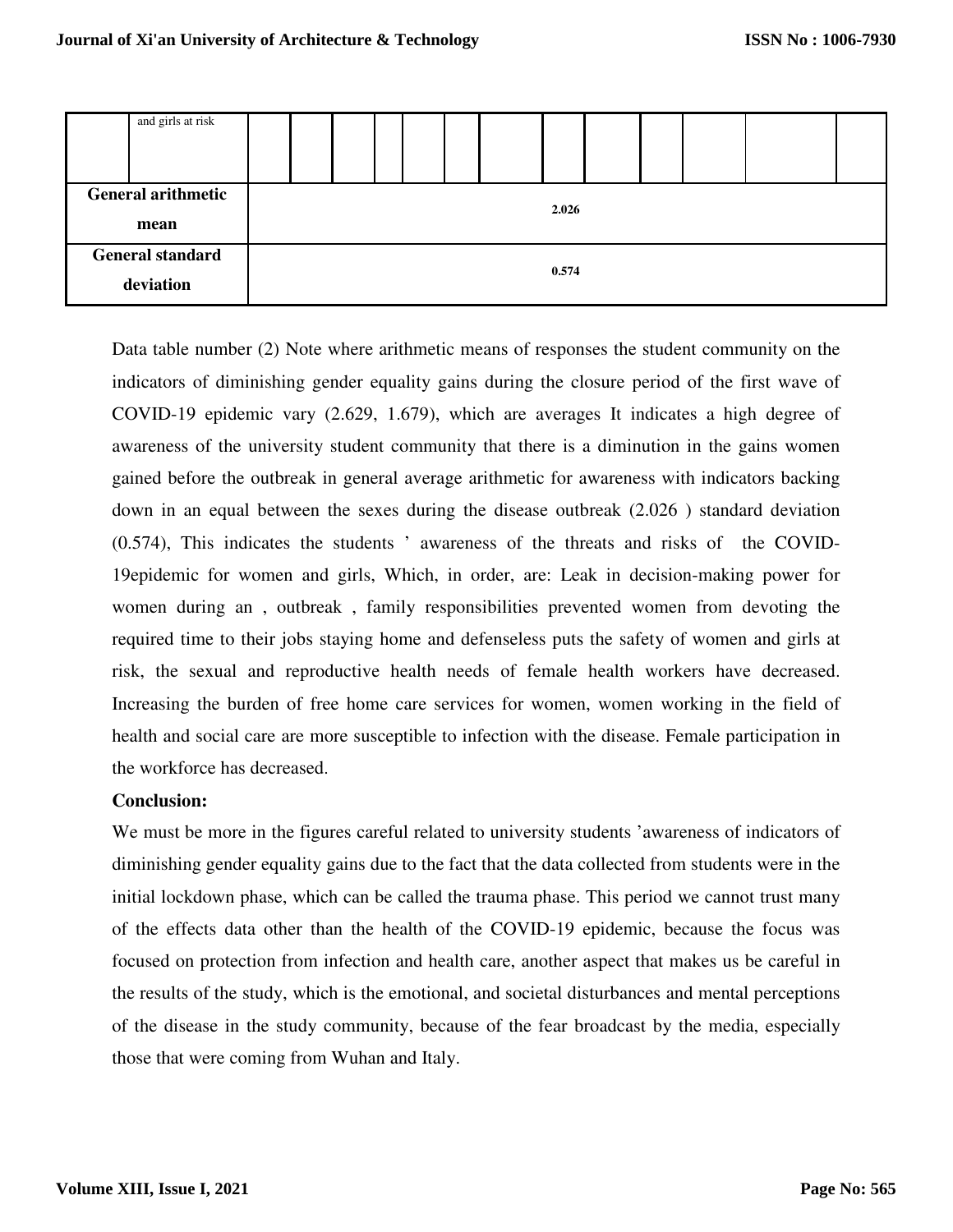In spite of this, the high indicators presented by the student community about diminishing gains in gender equality were more evident in the traumatic period, -post, so it is certain that research studies and international reports that focused on the impact of unhealthy aspects of COVID-19, in additions to other form women, - of gender such as the severe risks of domestic COVID-19 based violence, including sexual exploitation and abuse [30,31], there is also a serious possibility that they will be exposed women unequal access to health During care a pandemic [31], in additionto the loss of many jobs for women, especially those related to service jobs.

The witness is that the effects of the COVID-19 epidemic on women, especially the poorest and most developmentally fragile societies, women and girls are particularly vulnerable and need stronger protection and there need for strategic policy responses to understand the broader impact of this disease during crisis and during individual and community recovery[28].

Although some researchers, such as Lyn Craig [32]who indicate that the Covid-19 crisis might also engender change in some of the structures underpinning unequal gender relations, such as more recognition of women's economic contribution and there might be more gender-equal participation in domestic work and unpaid care at home. But in general, the outbreak of the epidemic increases concern about the impact on women, which creates policies are more appropriate to reduce the risks of larger gender gaps during the spread of COVID-19 [33].

### **Reference**

**[** ]1 BishurulHafi, & , NA Uvais,(2020), Difficulties faced by sexual and gender minorities during Covid 19 crisis, Psychiatry ClinNeurosci, Vo.74.N.8,doi: 10.1111/pcn.13080,[Google Scholar].

[2]Lauren A. Walte&Alyson J, (2020), Sex- and Gender-specific Observations and Implications for COVID-19, Western Journal of Emergency Medicine, v.21.n.3, doi: 10.5811/westjem.2020.4.47536,

[3]ILO Monitor: COVID-19 and the World of Work – Second Edition, 7 April 2020

[4]ILO Monitor: COVID-19 and the world of work. Fifth edition Updated estimates and analysis 30June 2020

[5]Linda L. Carli, (2020), Women, Gender equality and COVID-19, Gender in Management: An International Journal, V. 35 N. 7/8, pp. 648-649. [DHA ]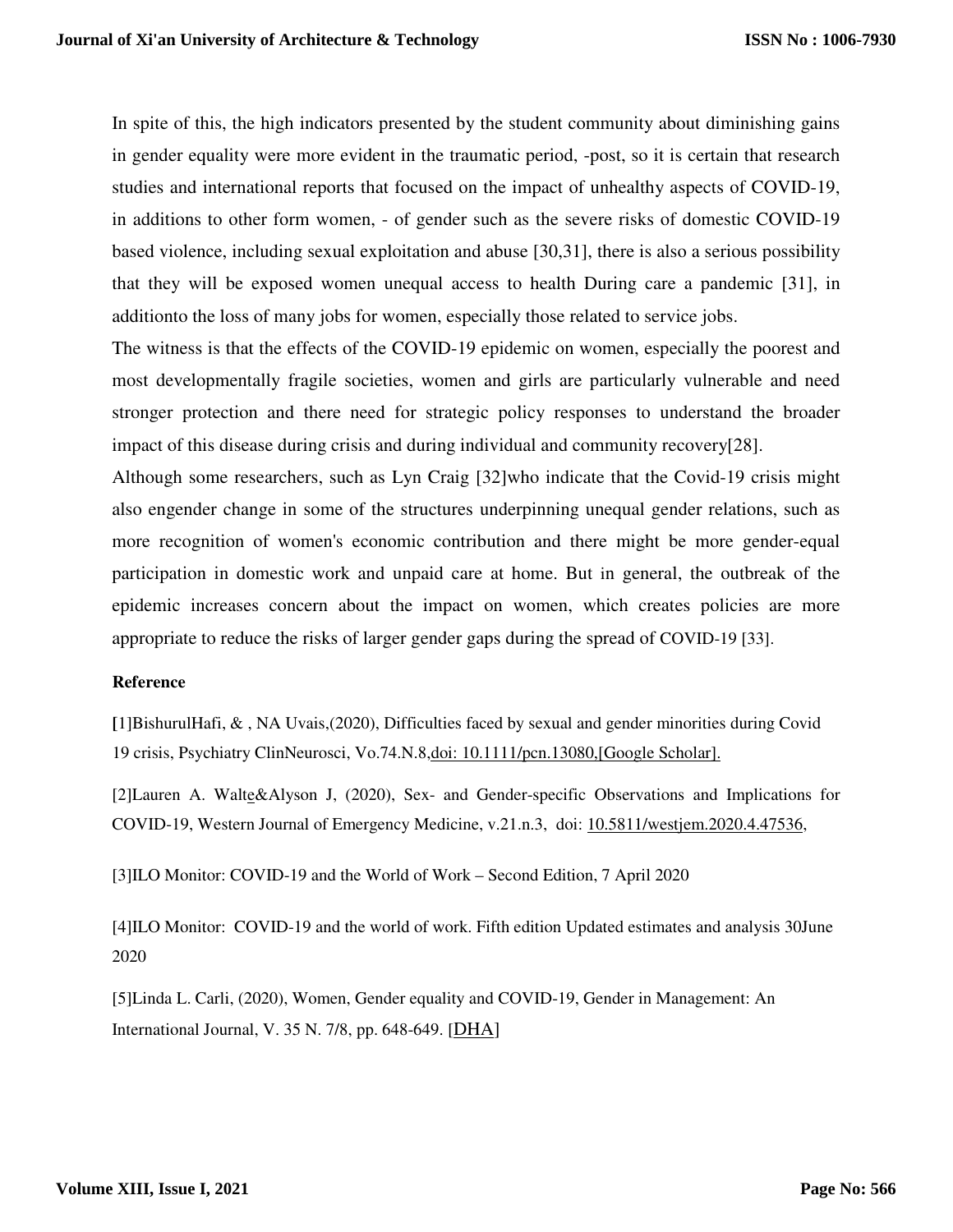[6]Carlson, D.L. , Petts R. and Pepin J.R.. 2020. "US Couples' Divisions of Housework and Childcare during COVID‐19 Pandemic." Retrieved July 14, 2020 (10.31235/osf.io/jy8fn).[Cross Ref]

[7]Kate Power,(2020), The COVID-19 pandemic has increased the care burden of women and families, Sustainability: Science, Practice and Policy, V.16,N.1. P.P68-71,https://doi.org/10.1080/15487733.2020.1776561.[Google Scholar]

[8]Daniela Boca,et al,(2020), Women's Work, Housework and Childcare, before and during COVID-19, [Google Scholar]

[9]Sevilla, Almudena and Smith, Sarah, (2020), Baby Steps: The Gender Division of Childcare during the COVID19 Pandemic ,CEPR Discussion Paper No. DP14804, Available at SSRN: https://ssrn.com/abstract=3612873

[10]Nikki Fortier,(2020) COVID-19, gender inequality, and the responsibility of the state, International Journal of Wellbeing, Vo10,N.3, p.p.78-80, doi:10.5502/ijw.v10i3.1305,

[11]Blaskó.Z, et al, (2020). How will the COVID-19 crisis affect existing gender divides in Europe?,EUR 30181 EN, Publications Office of the European Union, Luxembourg, doi:10.2760/37511, JRC120525.

#### [HTML]

[12] Christian S. Czymara , Alexander Langenkamp&Tomás Cano,2020, Cause for concerns: gender inequality in experiencing the COVID-19 lockdown in Germany, European Societies journal,V.22,N.4, p.11.

[13]UNDP.Gender inequality and the COVID-19 crisis: A Human Development perspective, (https://www.hdr.undp.org/sites/default/files/covid-19\_and\_human\_development\_- \_gender\_dashboards\_final.pdf)

[14]Janssen Reinen&I,Plomp,T,(1997), Information technology and gender equality :A contradiction in termini's ,Computers & Education ,Vo.28,N.2,p,p.65-78,https://doi.org/10.1016/S0360-1315(97)00005-5.

[15]Ana- Catarina Pinho- Gom,et al (2020), Where are the women? Gender inequalities in COVID-19 research authorship, BMJ Global Health, V5.N.7,http://dx.doi.org/10.1136/bmjgh-2020-002922.

[16]Boncori, I. 2020. "The Never-ending Shift: A Feminist Reflection on Living and Organizing Academic Lives during the Coronavirus Pandemic." Gender, Work & Organization. 10.1111/gwao.12451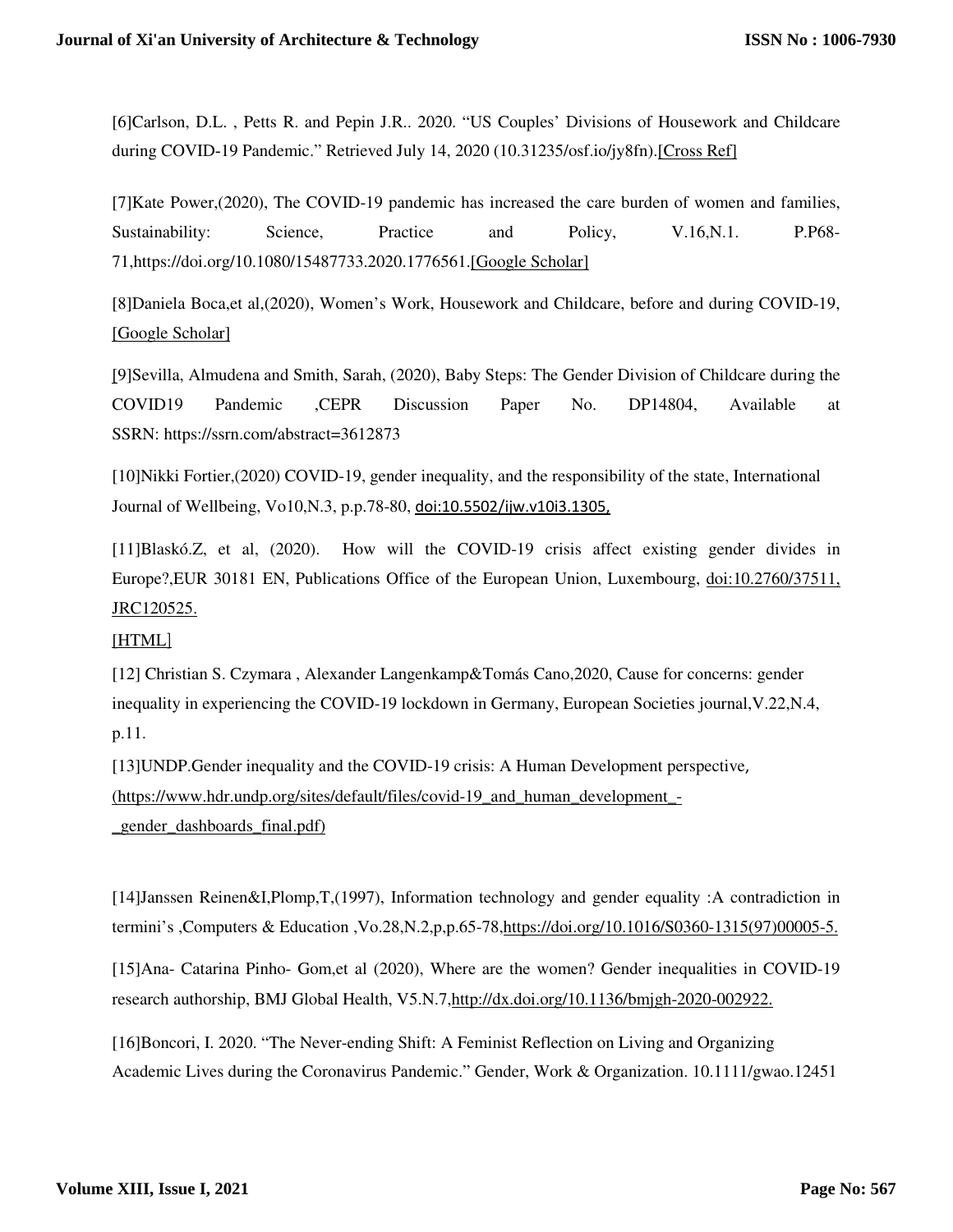[17]Buckee, C. 2020. "Women in Science Are Battling Both Covid‐19 and the Patriarchy." Times Higher Education. Retrieved July 14, 2020(https://www.timeshighereducation.com/blog/women-science-arebattling-both-covid-19-and-patriarchy).

[18]Costa, K. 2020. Women's Emotional Labor in Higher Ed and the COVID‐19 Crisis. Women in Higher Education; Retrieved July 14, 2020(https://www.wihe.com/article-details/147/women-semotional-labor-in-higher-ed-and-the-covid-19-crisis/)

[19]Bianchi, S.M. , Sayer L.C., Milkie M.A. and Robinson J.P.. 2012. "Housework: Who Did, Does or Will Do It, and How Much Does It Matter?" Social Forces 91(1):55–63.

[20]Mason, M.A. , Stacy A., Goulden M., Hoffman C. and Frasch K.. 2005. University of California Faculty Family Friendly Adge: An Initiative for Tenure‐Track Faculty at the University of California. Oakland, CA: University of California; Retrieved July 14, 2020

[21]Shollen, S.L,et al(2009). Organizational Climate and Family Life: How These Factors Affect the Status of Women Faculty at One Medical School." Academic Medicine 84(1):87–94.[PubMed] [Google Scholar]

[22]Jessica L. Malisch et al, (2020), in the wake of COVID-19, academia needs new solutions to ensure gender equity, PNAS, Vo.117, N.27:15379-15381,[HTLM]

[23]MerinOleschuk, 2020, Gender Equity Considerations for Tenure and Promotion during COVID‐19, Canadian review of sociology, Malden, MA : Blackwell Pub., c2008-, p.14, Aug 11 : 10.1111/cars.12295.,

[24]Sutten, M. L. (2009). The Rising Importance of Women in Terrorism and the Need to Reform Counterterrorism Strategy. School of Advanced Military Studies United States Army Command and General Staff College Fort Leavenworth, Kansas.

[25]Brumfield, R, W. (2015). Innocence Lost: An Analysis of Terrorist Cyber Operations Targeting American Youth. A Capstone Project Submitted to the Faculty of Utica College.

[26]Worthington.N. Heathe, (2013) .Globalization, gender equality and Islam: a cross-cultural case study of Indonesia, the United Arab Emirate, and Kazakhstan, M.A thesis in political science program, University of South Dakota.